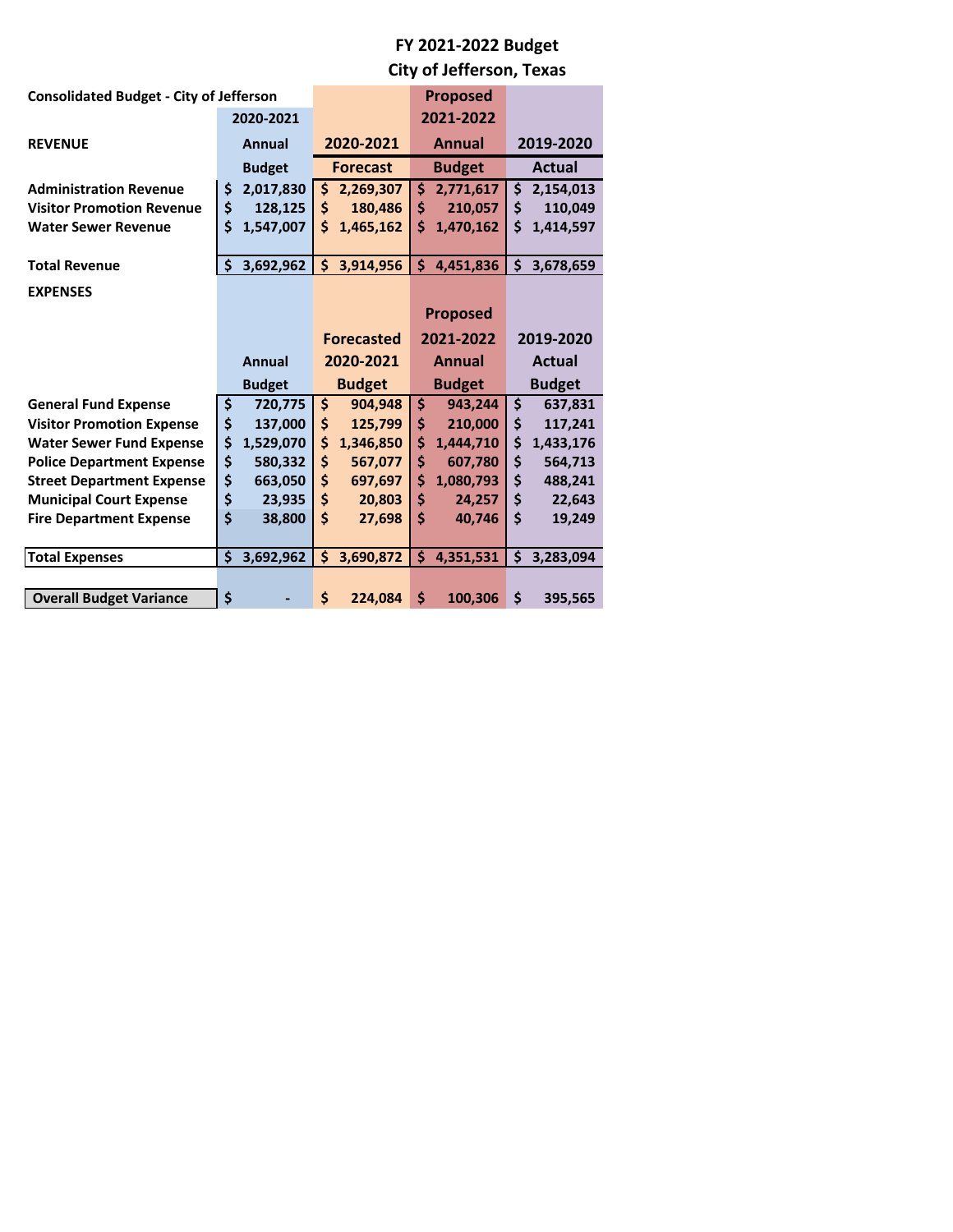|                                    |                                        |                                |         |                            |                   |             |                            | <b>Proposed</b> |           |               |
|------------------------------------|----------------------------------------|--------------------------------|---------|----------------------------|-------------------|-------------|----------------------------|-----------------|-----------|---------------|
| <b>Administration Revenue</b>      |                                        | <b>August</b>                  |         | 2020-2021<br><b>Annual</b> |                   | 2020-2021   | 2021-2022<br><b>Annual</b> |                 | 2019-2020 |               |
| <b>Account Number Account Name</b> |                                        | 2020                           |         | <b>Budget</b>              | <b>Forecasted</b> |             | <b>Budget</b>              |                 |           | <b>Actual</b> |
| 01-4040-00-00                      | <b>Intercable Franchise</b>            | \$                             | \$      | 2,727                      | $\zeta$           | 5,120       | \$                         | 5,120           | $\zeta$   | 2,727         |
| 01-4050-00-00                      | <b>Sales Tax Receipts</b>              | \$<br>80,826                   | $\zeta$ | 825,000                    | \$                | 946,982     | \$                         | 956,982         | $\zeta$   | 892,335       |
| 01-4060-00-00                      | <b>Utility Receipts (Gas)</b>          | \$                             | \$      | 12,000                     | $\zeta$           | 8,800       | \$                         | 8,800           | $\zeta$   | 9,003         |
| 01-4070-00-00                      | <b>Utility Receipts (Phone)</b>        | \$<br>4,003                    | \$      | 25,000                     | \$                | 20,333      | \$                         | 20,333          | \$        | 25,719        |
| 01-4080-00-00                      | <b>Utility Receipts (Electric)</b>     | \$                             | \$      | 160,000                    | \$                | 153,790     | \$                         | 153,790         | $\zeta$   | 159,522       |
| 01-4090-00-00                      | <b>Mixed Drink Tax Receipts</b>        | \$<br>$\blacksquare$           | \$      | 16,000                     | \$                | 18,925      | \$                         | 18,925          | $\zeta$   | 14,126        |
| 01-4130-00-00                      | <b>Municipal Court Fines</b>           | \$<br>4,954                    | $\zeta$ | 65,000                     | \$                | 87,764      | \$                         | 82,764          | $\zeta$   | 71,545        |
| 01-4170-00-00                      | <b>Occupational Licenses</b>           | \$<br>100                      | \$      | 2,500                      | \$                | 2,100       | \$                         | 2,100           | $\zeta$   | 2,365         |
| 01-4190-00-00                      | <b>Building &amp; Sign Permits</b>     | \$<br>$\overline{\phantom{a}}$ | \$      |                            | \$                |             | \$                         | 18,000          | $\zeta$   | 750           |
| 01-4310-00-00                      | <b>County Reimbursement Fire Dept.</b> | \$<br>$\overline{\phantom{a}}$ | \$      | 13,000                     | $\zeta$           | 13,000      | \$                         | 13,000          | \$        | 13,000        |
| 01-4320-00-00                      | <b>Reimbursement From JEDCO</b>        | \$<br>Ξ                        | \$      | 18,000                     | \$                | 6,000       | \$                         | 18,000          | $\zeta$   |               |
| 01-4380-00-00                      | <b>Sale of Property</b>                | \$<br>203                      | $\zeta$ |                            | \$                | 2,029       | \$                         | 2,029           | $\zeta$   | 2,657         |
| 01-4390-00-00                      | <b>Miscellaneous Income</b>            | \$<br>96                       | $\zeta$ | 2,000                      | $\zeta$           | 1,504       | \$                         | 419,004         | $\zeta$   | 1,253         |
| 01-4401-00-00                      | <b>Interest as Income</b>              | \$<br>101                      | \$      | 6,000                      | \$                | 473         | \$                         | 2,973           | \$        | 6,103         |
| 01-4490-00-00                      | <b>Cemetery Association Donation</b>   | \$                             | \$      |                            | \$                |             | \$                         |                 | $\zeta$   |               |
| 01-4510-00-00                      | <b>Current Roll</b>                    | \$<br>5,449                    | \$      | 788,603                    | \$                | 908,919     | \$                         | 956,229         | $\zeta$   | 842,854       |
| 01-4530-00-00                      | <b>Receipts Prior Roll</b>             | \$<br>992                      | $\zeta$ | 25,000                     | \$                | 20,124      | \$                         | 20,124          | $\zeta$   | 32,184        |
| 01-4550-00-00                      | <b>Penalty for Delinquent</b>          | \$<br>995                      | \$      | 11,000                     | $\zeta$           | 19,149      | \$                         | 19,149          | $\zeta$   | 21,102        |
| 01-4570-00-00                      | <b>Additional 15% Penalty</b>          | \$<br>595                      | \$      | 5,000                      | \$                | 4,897       | \$                         | 4,897           | $\zeta$   | 8,184         |
| 01-4600-00-00                      | <b>Republic Waste Franchise Fees</b>   | \$<br>2,374                    | \$      | 26,000                     | \$                | 33,726      | \$                         | 33,726          | $\zeta$   | 29,501        |
| 01-5600-00-00                      | <b>Rent/Lease</b>                      | \$                             | \$      |                            | \$                |             | \$                         |                 | \$        |               |
| 01-5710-00-00                      | <b>Consolidated Cash From Grant</b>    | \$                             | \$      |                            | \$                |             | \$                         |                 | \$        |               |
| 01-5800-00-00                      | <b>Revenue from Visitor Center</b>     | \$<br>1,300                    | \$      | 15,000                     | \$                | 15,675      | \$                         | 15,675          | \$        | 19,083        |
|                                    | <b>RV Spot Rental Income</b>           | \$                             | \$      |                            | \$                |             | \$                         |                 | \$        |               |
|                                    | <b>Event Fee Income</b>                | \$<br>$\blacksquare$           | \$      |                            | \$                |             | \$                         |                 | \$        |               |
|                                    |                                        |                                |         |                            |                   |             |                            |                 |           |               |
|                                    |                                        | \$<br>101,990                  | $\zeta$ | 2,017,830                  |                   | \$2,269,307 | \$                         | 2,771,617       |           | \$2,154,013   |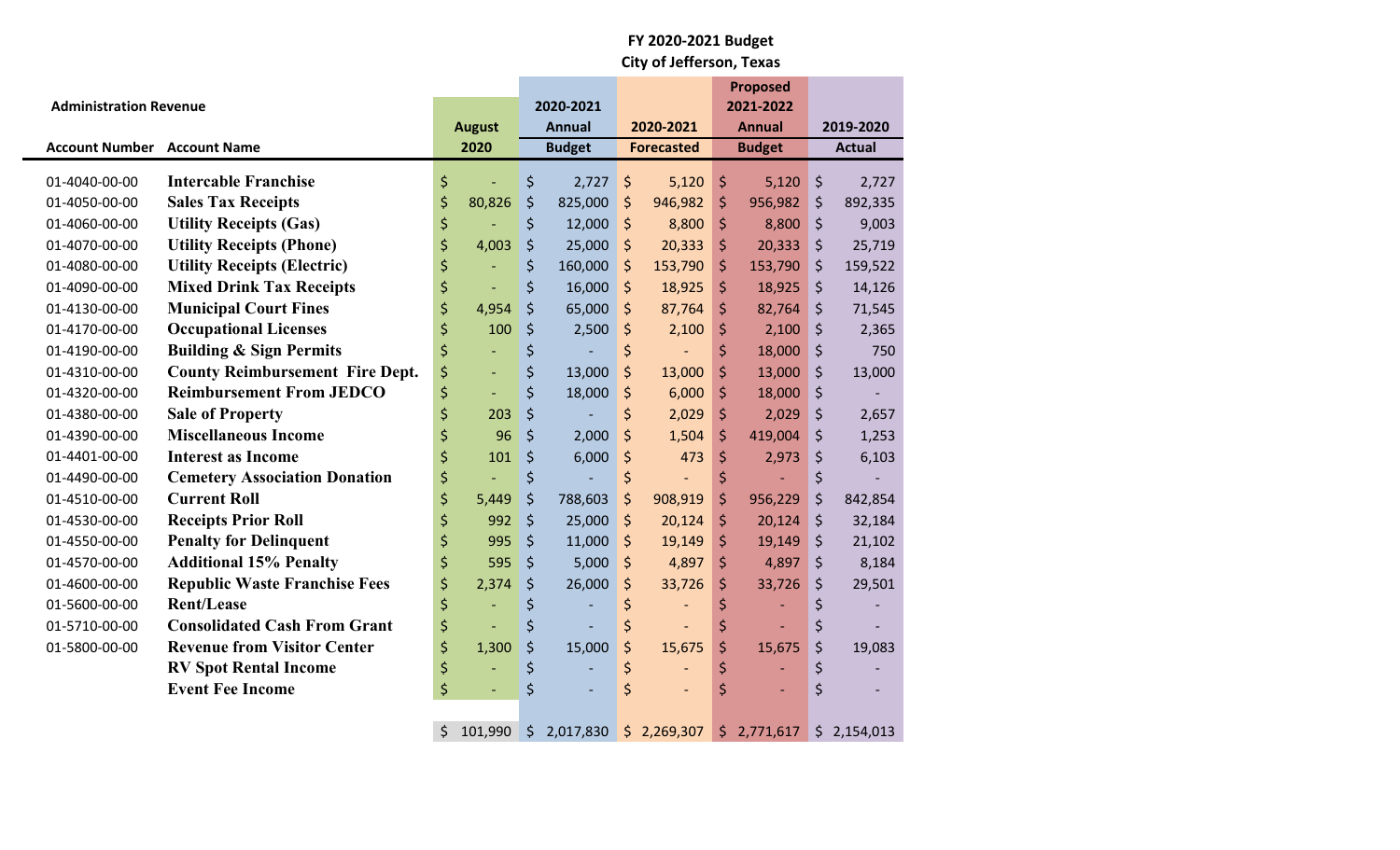### **FY 2020‐2021 Budget City of Jefferson, Texas General Fund Expenses**

|                                    |                                           |               |                   | <b>Proposed</b> |               |
|------------------------------------|-------------------------------------------|---------------|-------------------|-----------------|---------------|
| <b>General Fund Expense</b>        |                                           | 2020-2021     |                   | 2021-2022       |               |
| <b>Account Number Account Name</b> |                                           | <b>Annual</b> | 2020-2021         | <b>Annual</b>   | 2019-2020     |
|                                    |                                           | <b>Budget</b> | <b>Forecasted</b> | <b>Budget</b>   | <b>Actual</b> |
| 01-5000-70-00                      | Payroll                                   | \$137,082     | \$114,985         | \$191,908       | 85,632<br>\$  |
| 01-5001-70-00                      | <b>Payroll Overtime</b>                   | \$<br>2,500   | \$<br>5,293       | \$<br>5,452     | \$<br>1,575   |
| 01-5005-70-00                      | <b>Employee Appreciation</b>              | \$<br>1,000   | \$<br>971         | \$<br>971       | \$<br>861     |
| 01-5010-70-00                      | <b>Office Supplies and Printing</b>       | \$<br>3,000   | \$<br>3,378       | \$<br>3,378     | \$<br>3,576   |
| 01-5020-70-00                      | <b>Retirement Expense</b>                 | \$<br>14,600  | \$<br>1,947       | \$<br>41,947    | \$<br>3,612   |
| 01-5040-70-00                      | <b>Uniforms</b>                           | \$<br>500     | \$<br>299         | \$<br>299       | \$<br>349     |
| 01-5090-70-00                      | <b>Chemicals</b>                          | \$<br>500     | \$<br>Ξ           | \$<br>ł,        | \$            |
| 01-5095-70-00                      | <b>Public Restroom Utilities Tourism</b>  | \$<br>2,500   | \$<br>2,766       | \$<br>3,266     | \$<br>2,289   |
| 01-5100-70-00                      | <b>Public Restroom Maintenance</b>        | \$<br>8,000   | \$<br>10,033      | \$11,033        | \$<br>9,533   |
| 01-5101-70-00                      | <b>Public Restroom Supplies</b>           | \$<br>3,500   | \$<br>4,880       | \$<br>4,880     | \$<br>2,496   |
| 01-5130-70-00                      | <b>Materials and Minor Equip</b>          | \$            | \$<br>16          | \$<br>16        | \$<br>16      |
| 01-5140-70-00                      | <b>Software Maintenance</b>               | \$<br>13,000  | \$<br>8,043       | \$<br>5,043     | \$<br>8,386   |
| 01-5200-70-00                      | <b>Office Equipment Maintenance</b>       | \$<br>2,500   | \$<br>2,768       | \$<br>2,768     | \$<br>3,502   |
| 01-5250-70-00                      | <b>Building Maintenance</b>               | \$<br>4,000   | \$<br>4,495       | \$<br>9,495     | \$<br>4,621   |
| 01-5255-70-00                      | <b>Building Supplies</b>                  | \$<br>1,000   | \$<br>528         | \$<br>528       | \$<br>1,190   |
| 01-5290-70-00                      | <b>Phone</b>                              | \$<br>4,500   | \$<br>2,780       | \$<br>1,780     | \$<br>3,708   |
| 01-5300-70-00                      | <b>Utilities</b>                          | \$<br>2,500   | \$<br>2,967       | \$<br>3,467     | \$<br>2,609   |
| 01-5320-70-00                      | <b>Employee Hospitalization Ins.</b>      | \$<br>31,000  | \$<br>16,945      | \$<br>4,945     | \$<br>19,521  |
| 01-5330-70-00                      | <b>Insurance</b>                          | \$<br>5,000   | \$<br>6,336       | \$<br>7,336     | \$<br>4,882   |
| 01-5340-70-00                      | <b>Legal/Accounting Fees</b>              | \$<br>30,000  | \$<br>74,404      | \$80,404        | \$<br>26,417  |
| 01-5350-70-00                      | <b>Advertising &amp; Publication Cost</b> | \$<br>1,000   | \$<br>4,370       | \$<br>6,370     | \$<br>1,036   |
| 01-5370-70-00                      | Membership/Dues/Subscriptions             | \$<br>1,000   | \$<br>2,276       | \$<br>3,476     | \$<br>(436)   |
| 01-5385-70-00                      | <b>Social Security Expense</b>            | \$<br>11,125  | \$<br>8,332       | \$<br>3,332     | \$<br>6,905   |
| 01-5390-70-00                      | <b>Travel &amp; Education</b>             | \$<br>3,000   | \$                | \$<br>L,        | \$<br>2,723   |
| 01-5400-70-00                      | <b>Election Costs</b>                     | \$<br>55,668  | $\zeta$<br>63,013 | \$19,013        | \$<br>4,035   |
| 01-5420-70-00                      | <b>Tax Collection Expense</b>             | \$<br>12,000  | \$<br>9,729       | \$<br>9,729     | \$<br>12,376  |
| 01-5430-70-00                      | <b>Marion Central Appraisal Dist.</b>     | \$<br>35,000  | \$<br>37,787      | \$<br>37,787    | \$<br>40,292  |
| 01-5500-70-00                      | <b>Carnegie Library</b>                   | \$<br>25,000  | \$<br>25,000      | \$25,000        | \$<br>25,000  |
| 01-5505-70-00                      | <b>Community Center</b>                   | \$<br>15,000  | \$<br>13,433      | \$<br>18,000    | \$<br>18,037  |
| 01-5570-70-00                      | Council                                   | \$<br>4,800   | \$<br>2,925       | \$<br>4,800     | \$<br>3,500   |
| 01-5590-70-00                      | <b>Paramedics</b>                         | \$            | \$<br>Ξ           | \$              | \$            |
| 01-5990-70-00                      | <b>Miscellaneous Expense</b>              | \$<br>1,000   | \$<br>577         | \$<br>3,077     | \$<br>488     |
| 01-6000-70-00                      | <b>Economic Development Tax</b>           | \$264,000     | \$313,511         | \$315,804       | \$297,465     |
| 01-6010-70-00                      | <b>Contingent Fund</b>                    | \$<br>5,000   | \$<br>32,637      | \$30,637        | \$<br>27,408  |
| 01-6040-70-00                      | <b>Jefferson Salutes America</b>          | \$<br>7,500   | \$<br>7,500       | \$<br>7,500     | \$            |
| 01-6060-70-00                      | <b>Building Maintenance Tourism</b>       | \$<br>3,000   | \$<br>25,778      | \$<br>5,778     | \$<br>3,674   |
| 01-6070-70-00                      | <b>Building Supplies Tourism</b>          | \$<br>2,000   | \$<br>2,579       | \$<br>2,579     | \$<br>2,058   |
| 01-6080-70-00                      | <b>Tourism Phone &amp; Internet</b>       | \$            | \$<br>÷,          | \$<br>÷         | \$<br>90      |
| 01-6090-70-00                      | <b>Utilities Tourism</b>                  | \$<br>8,000   | \$<br>10,391      | \$10,391        | \$<br>8,406   |
| 01-6105-70-00                      | <b>Engineering Service</b>                | \$<br>÷,      | \$<br>80,220      | \$40,000        | \$<br>÷,      |
| 01-6110-70-00                      | <b>Admin Service</b>                      | \$            | \$<br>1,059       | \$<br>1,059     | \$            |
|                                    | <b>City Clean up</b>                      | Ś             | Ś<br>÷.           | Ś.<br>20,000    | Ś             |
|                                    |                                           |               |                   |                 |               |

 $$ 720,775$   $$ 904,948$  \$943,244 \$637,831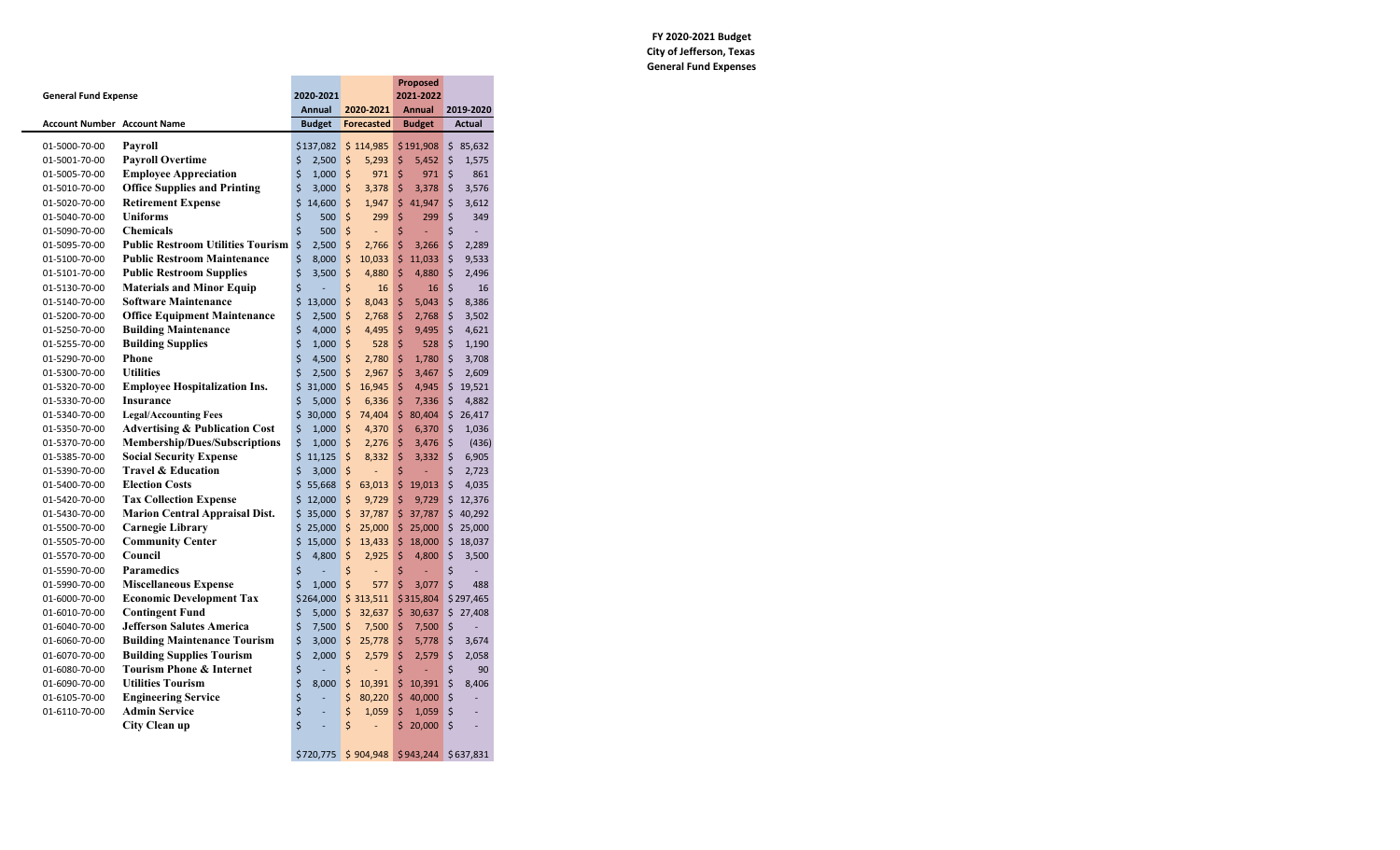| <b>Municipal Court Expense</b>     |                                            |               | 2020-2021 |           |                   |               | <b>Proposed</b><br>2021-2022 |           |                          | <b>Penses</b> |
|------------------------------------|--------------------------------------------|---------------|-----------|-----------|-------------------|---------------|------------------------------|-----------|--------------------------|---------------|
|                                    |                                            | <b>Annual</b> |           | 2020-2021 |                   | <b>Annual</b> |                              | 2019-2020 |                          |               |
| <b>Account Number Account Name</b> |                                            | <b>Budget</b> |           |           | <b>Forecasted</b> |               | <b>Budget</b>                |           | <b>Actual</b>            |               |
|                                    |                                            |               |           |           |                   |               |                              |           |                          |               |
| 01-5000-71-00                      | <b>Payroll</b>                             | $\zeta$       | 9,785     | \$        | 9,548             | S.            | 11,053                       | \$        | 9,525                    |               |
| 01-5010-71-00                      | <b>Office Supplies/Printing/Equipment</b>  | \$            | 2,000     | \$        | 1,645             | \$            | 1,645                        | \$        | 2,153                    |               |
| 01-5200-71-00                      | <b>Office Equipment Maintenance</b>        | \$            | 1,500     | \$        | 1,424             | $\zeta$       | 1,424                        | $\zeta$   | 873                      |               |
| 01-5290-71-00                      | <b>Phone</b>                               | \$            | 600       | \$        | 1,193             | \$            | 1,793                        | \$        | 991                      |               |
| 01-5330-71-00                      | Insurance                                  | \$            | 250       | $\zeta$   | 211               | \$            | 211                          | \$        | 188                      |               |
| 01-5340-71-00                      | <b>Legal/Accounting Fees</b>               | \$            | 7,000     | \$        | 5,651             | \$            | 7,000                        | \$        | 7,500                    |               |
| 01-5370-71-00                      | <b>Membership Dues &amp; Subscriptions</b> | \$            | 500       | \$        | 200               | \$            | 200                          | \$        | 200                      |               |
| 01-5385-71-00                      | <b>Social Security Expense</b>             | \$            | 800       | $\zeta$   | 730               | \$            | 730                          | \$        | 729                      |               |
| 01-5390-71-00                      | <b>Travel &amp; Education</b>              | \$            | 1,000     | \$        | 200               | \$            | 200                          | \$        | 484                      |               |
| 01-5460-71-00                      | <b>Jury Expense</b>                        | \$            | 500       | \$        | $\blacksquare$    | \$            | ٠                            | \$        | $\overline{\phantom{a}}$ |               |
|                                    |                                            |               |           |           |                   |               |                              |           |                          |               |
|                                    |                                            |               |           |           |                   |               |                              |           |                          |               |
|                                    |                                            |               | \$23,935  | \$        | 20,803            |               | \$24,257                     | S.        | 22,643                   |               |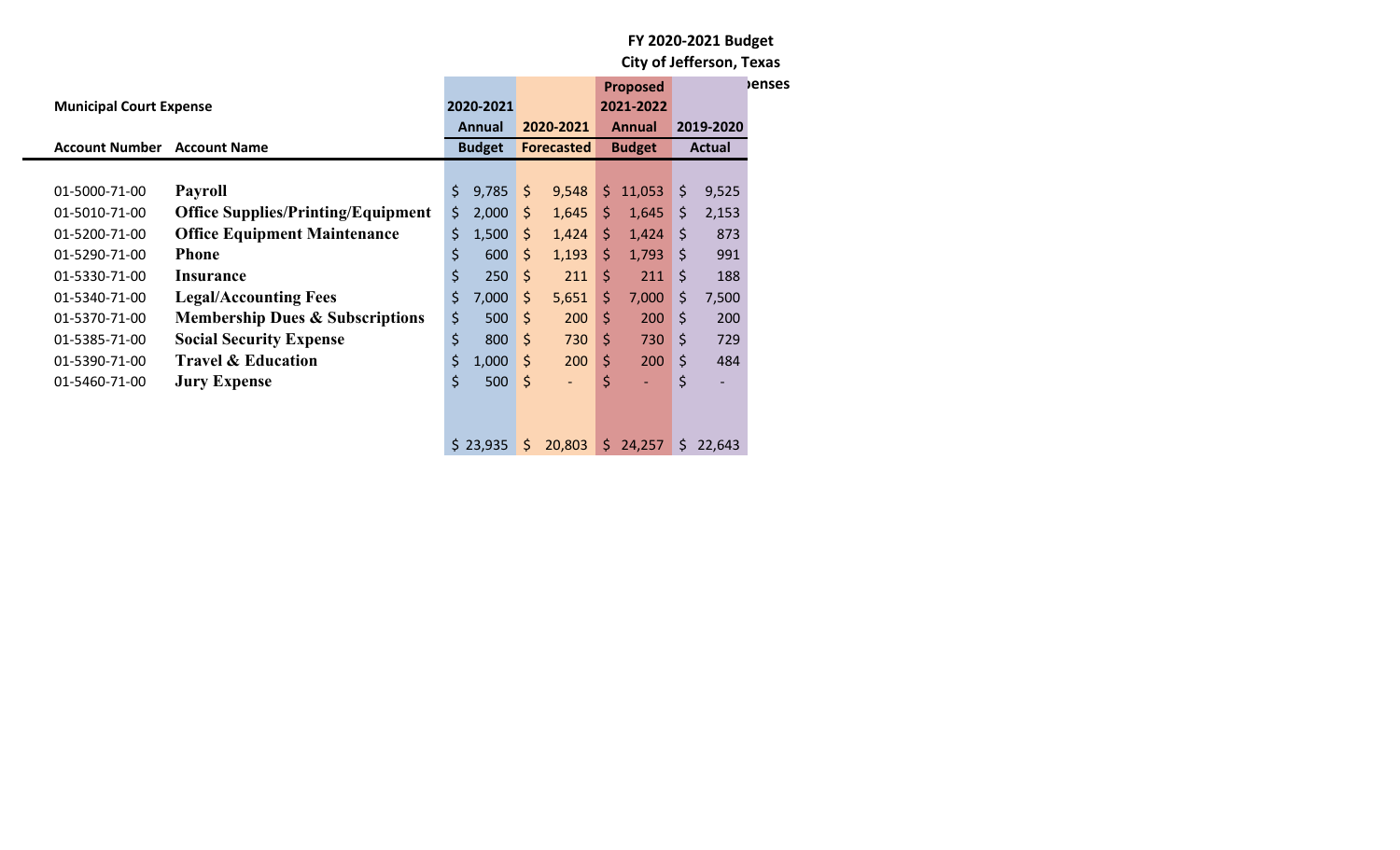|                                    |                                            |           |               |                   |                          |               | <b>Proposed</b> |         |                          | penses |  |  |               |  |
|------------------------------------|--------------------------------------------|-----------|---------------|-------------------|--------------------------|---------------|-----------------|---------|--------------------------|--------|--|--|---------------|--|
| <b>Fire Dept Expense</b>           |                                            | 2020-2021 |               |                   |                          |               | 2021-2022       |         |                          |        |  |  |               |  |
|                                    |                                            |           | Annual        |                   | 2020-2021                |               | Annual          |         | 2019-2020                |        |  |  |               |  |
| <b>Account Number Account Name</b> |                                            |           | <b>Budget</b> | <b>Forecasted</b> |                          |               | <b>Budget</b>   |         |                          |        |  |  | <b>Actual</b> |  |
|                                    |                                            |           |               |                   |                          |               |                 |         |                          |        |  |  |               |  |
| 01-5020-72-00                      | <b>Retirement-Annual Cost</b>              | \$        | 6,000         | \$                | 8,532                    | \$            | 8,532           | $\zeta$ | 8,964                    |        |  |  |               |  |
| 01-5030-72-00                      | Fuel                                       | \$        | 1,000         | \$                | 513                      | \$            | 513             | \$      | 665                      |        |  |  |               |  |
| 01-5130-72-00                      | <b>Uniforms/Minor Tools/Chemicals</b>      | \$        | 2,000         | \$                | 399                      | \$            | 1,599           | $\zeta$ | 1,115                    |        |  |  |               |  |
| 01-5220-72-00                      | <b>Vehicle &amp; Equipment Maintenance</b> | \$        | 5,000         | \$                | 1,577                    | \$.           | 3,177           | $\zeta$ | 51                       |        |  |  |               |  |
| 01-5240-72-00                      | <b>Radio &amp; Tower Maintenance</b>       | \$        | 1,000         | \$                | 2,987                    | \$            | 3,487           | \$      | 2,126                    |        |  |  |               |  |
| 01-5250-72-00                      | <b>Building Maintenance</b>                | \$        | 1,000         | \$                | 221                      | \$            | 221             | \$      | 349                      |        |  |  |               |  |
| 01-5300-72-00                      | <b>Utilities</b>                           | \$        | 2,000         | $\mathsf{S}$      | 1,913                    | $\frac{1}{2}$ | 1,913           | \$      | 1,692                    |        |  |  |               |  |
| 01-5330-72-00                      | <b>Insurance</b>                           | \$        | 1,800         | \$                | 1,321                    | \$            | 1,321           | \$      | 1,687                    |        |  |  |               |  |
| 01-5390-72-00                      | <b>Training &amp; Education</b>            | \$        | 1,000         | \$                | ٠                        | \$            | 1,000           | $\zeta$ |                          |        |  |  |               |  |
| 01-5650-72-00                      | Radios & Tower Capital Exp.                | \$        | 2,000         | \$                | $\overline{\phantom{a}}$ | \$            | 2,000           | \$      | 1,100                    |        |  |  |               |  |
| 01-5825-72-00                      | <b>Capital Outlay</b>                      |           | \$15,000      | \$                | 12,283                   | \$            | 14,983          | \$      | $\overline{\phantom{a}}$ |        |  |  |               |  |
| 01-5990-72-00                      | <b>Miscellaneous Expense</b>               | Ś.        | 1,000         | \$                | (2,048)                  | S.            | 2,000           | \$      | 1,500                    |        |  |  |               |  |
|                                    |                                            |           |               |                   |                          |               |                 |         |                          |        |  |  |               |  |
|                                    |                                            |           |               |                   |                          |               |                 |         |                          |        |  |  |               |  |
|                                    |                                            |           | \$38,800      | \$                | 27,698                   | \$            | 40,746          | \$      | 19,249                   |        |  |  |               |  |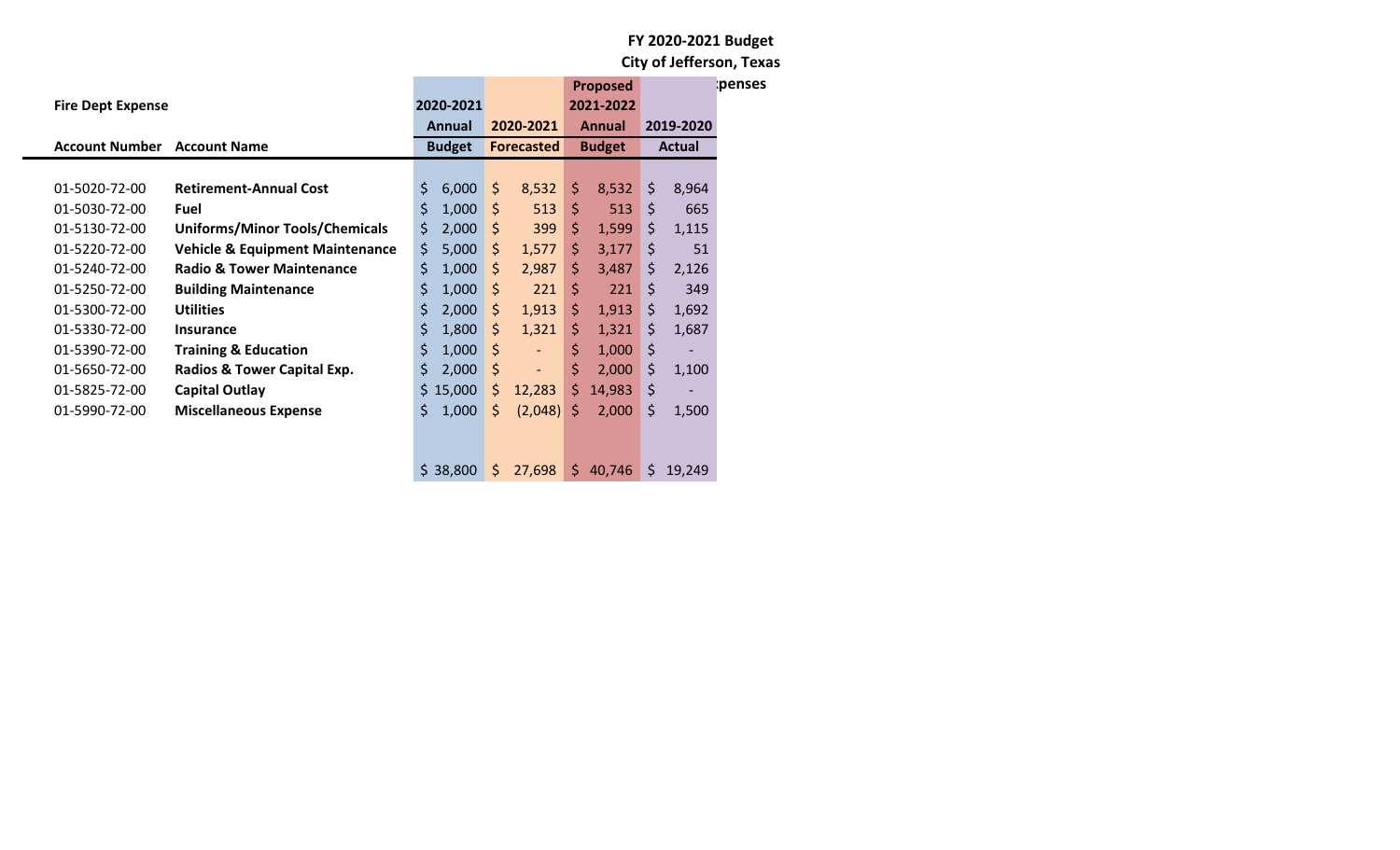### **FY 2020‐2021 Budget City of Jefferson, Texas Police Dept Expenses**

|                            |                                      |               |                  |                      | <b>Proposed</b> |              |
|----------------------------|--------------------------------------|---------------|------------------|----------------------|-----------------|--------------|
| <b>Police Dept Expense</b> |                                      |               | 2020-2021        |                      | 2021-2022       |              |
|                            |                                      | <b>August</b> | Annual           | 2020-2021            | <b>Annual</b>   | 2019-2020    |
| <b>Account Number</b>      | <b>Account Name</b>                  | 2020          | <b>Budget</b>    | <b>Forecasted</b>    | <b>Budget</b>   | Actual       |
|                            |                                      |               |                  |                      |                 |              |
| 01-5000-73-00              | Payroll                              | \$15,599      | \$321,360        | \$274,901            | \$324,348       | \$261,407    |
| 01-5001-73-00              | Payroll Overtime                     | \$<br>2,155   | \$22,000         | \$<br>33,471         | \$13,471        | \$24,897     |
|                            | Reserve Officer pay                  | \$            | \$               | \$<br>L,             | \$<br>20,000    | \$           |
| 01-5010-73-00              | Office Supplies/Printing/Equipme     | \$<br>10      | \$<br>3,000      | \$<br>2,792          | \$<br>2,792     | \$<br>3,383  |
| 01-5020-73-00              | Retirement Expense Account           | \$<br>445     | \$<br>26,030     | \$<br>5,097          | \$<br>8,597     | \$<br>11,658 |
| 01-5030-73-00              | Fuel                                 | \$<br>924     | \$<br>12,000     | \$<br>15,975         | \$<br>15,975    | \$<br>12,159 |
| 01-5040-73-00              | Uniforms                             | \$<br>106     | \$<br>3,000      | \$<br>3,635          | \$<br>3,635     | \$<br>902    |
| 01-5050-73-00              | Ammunition                           | \$<br>ä,      | \$<br>500        | \$<br>ä,             | \$<br>750       | \$<br>559    |
| 01-5130-73-00              | Materials/ Minor Equipment           | \$<br>Ξ       | \$<br>1,500      | \$<br>342            | \$<br>1,542     | \$<br>1,056  |
| 01-5200-73-00              | Office Equipment Maintenance         | \$<br>73      | $\zeta$<br>1,500 | \$<br>1,170          | \$<br>1,170     | \$<br>1,293  |
| 01-5230-73-00              | Vehicle Maintenance                  | \$<br>426     | \$<br>15,000     | \$<br>14,497         | \$<br>7,497     | \$<br>10,976 |
| 01-5240-73-00              | Radio & Radar Maintenance            | \$            | \$<br>2,500      | \$<br>1,858          | \$<br>1,858     | \$<br>1,869  |
| 01-5250-73-00              | <b>Building Maintenance</b>          | \$<br>450     | \$<br>2,000      | \$<br>3,471          | \$<br>3,471     | \$<br>4,790  |
| 01-5255-73-00              | <b>Building Supplies</b>             | \$            | \$<br>1,000      | \$<br>121            | \$<br>121       | \$<br>558    |
| 01-5290-73-00              | Phone                                | \$<br>128     | \$<br>4,500      | \$<br>5,519          | \$<br>5,519     | \$<br>4,319  |
| 01-5300-73-00              | Utilities                            | \$<br>81      | Ś.<br>5,000      | \$<br>7,638          | \$<br>7,638     | \$<br>7,173  |
| 01-5320-73-00              | Employee Hospitalization Ins.        | \$<br>Ξ       | \$<br>75,000     | \$<br>50,899         | \$<br>50,899    | \$<br>60,144 |
| 01-5330-73-00              | Insurance                            | \$<br>23      | \$<br>30,000     | \$<br>25,029         | \$<br>25,029    | \$<br>24,518 |
| 01-5340-73-00              | Legal & Acctg Fees                   | \$            | \$               | \$<br>151            | \$<br>151       | \$<br>2,500  |
| 01-5350-73-00              | <b>Advertising &amp; Publication</b> | \$<br>L,      | \$<br>400        | \$<br>45             | \$<br>45        | \$<br>259    |
| 01-5361-73-00              | Dispatch/Jailer                      | \$12,000      | \$<br>12,000     | \$<br>12,000         | \$<br>12,000    | \$<br>12,000 |
| 01-5370-73-00              | Membership Dues and Subscripti       | \$            | \$<br>500        | $\zeta$<br>400       | \$<br>400       | \$<br>405    |
| 01-5371-73-00              | <b>Department Medical</b>            | \$            | \$<br>300        | \$<br>1,204          | \$<br>1,204     | \$<br>50     |
| 01-5385-73-00              | Social Security Expense              | \$<br>1,293   | \$<br>25,842     | \$<br>21,562         | \$<br>21,562    | \$<br>21,099 |
| 01-5390-73-00              | <b>Travel &amp; Education</b>        | \$            | \$<br>3,000      | $\zeta$<br>2,439     | \$<br>2,439     | \$<br>1,381  |
| 01-5400-73-00              | Crime Investigation                  | \$<br>58      | \$<br>1,000      | \$<br>867            | \$<br>867       | \$<br>638    |
| 01-5650-73-00              | Camera                               | \$            | \$<br>1,000      | \$<br>14,555         | \$<br>55        | \$           |
| 01-5710-73-00              | Technology                           | \$<br>11,006  | \$<br>2,000      | \$<br>15,015         | \$<br>15,015    | \$<br>21,159 |
| 01-5775-73-00              | Animal control                       | \$            | \$<br>2,000      | \$<br>9              | \$<br>13,000    | \$<br>986    |
| 01-5780-73-00              | Code Enforcement                     | \$<br>8       | \$<br>5,000      | \$<br>77             | \$<br>77        | \$<br>5,222  |
| 015825-73-00               | Vehicle Capital Outlay               | \$<br>÷,      | \$               | \$                   | \$<br>45,000    | \$<br>51,405 |
| 01-5990-73-00              | Miscellaneous Expense                | \$<br>Ξ       | \$<br>1,000      | \$<br>52,340         | \$<br>1,255     | \$<br>Ē,     |
| 01-6000-73-00              | Drug Fund/Buy Money                  | \$<br>Ξ       | \$<br>400        | \$<br>÷,             | \$<br>400       | \$           |
| 01-6500-73-00              | <b>Building Upgrade</b>              | \$<br>÷       | \$               | \$<br>ä,             | \$<br>÷.        | \$<br>15,946 |
| 01-7300-73-00              | Care Act Fund Expense                | \$<br>L,      | \$<br>L.         | \$<br>$\overline{a}$ | \$<br>ä,        | \$           |
|                            |                                      |               |                  |                      |                 |              |
| TOTAL                      |                                      | \$44.786      | \$580,332        | \$567,077            | \$607,780       | \$564,713    |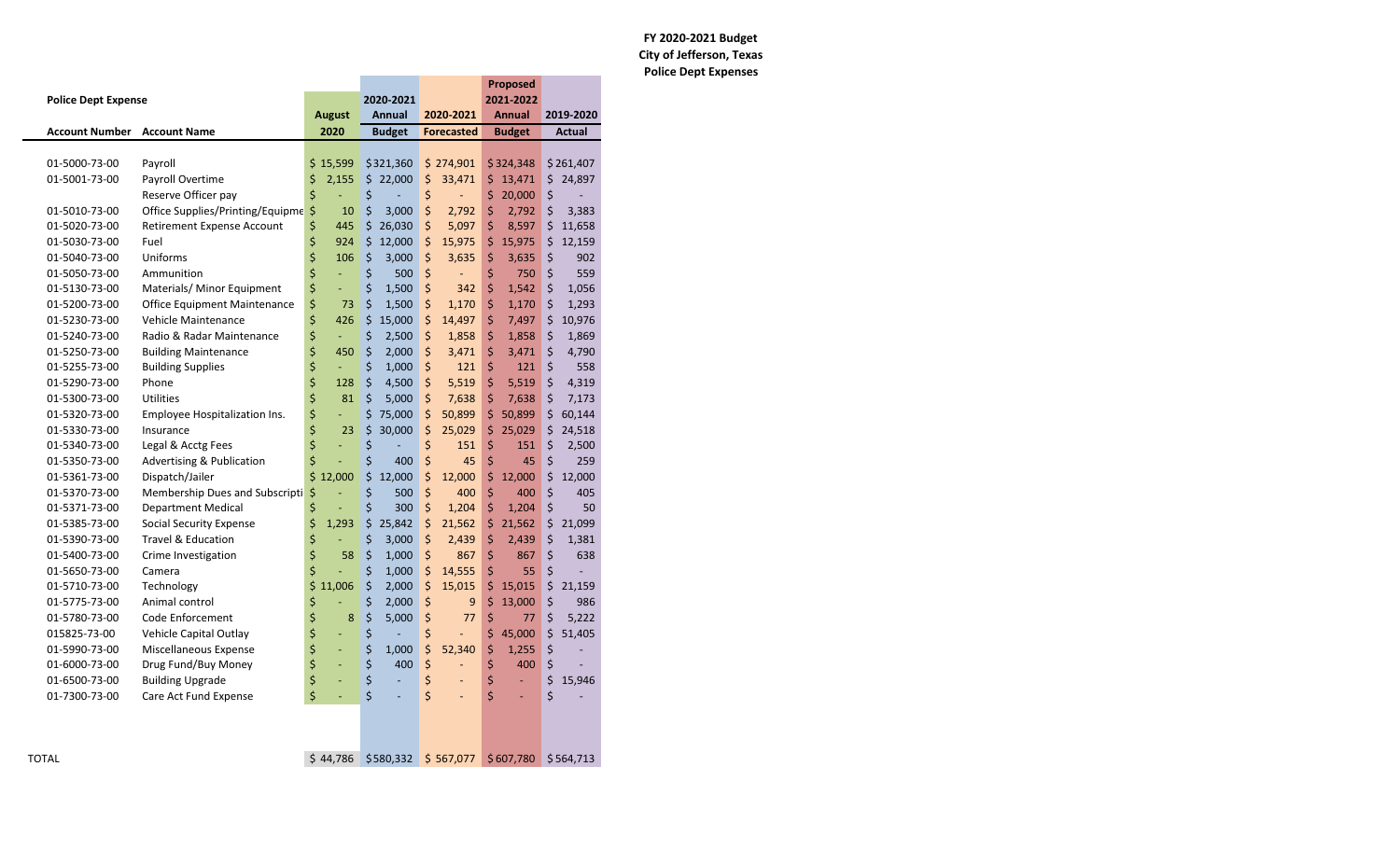|                            |                                                   |               | $C+ \cdots$                        |                              |                   |  |  |
|----------------------------|---------------------------------------------------|---------------|------------------------------------|------------------------------|-------------------|--|--|
|                            |                                                   | 2020-2021     |                                    | <b>Proposed</b><br>2021-2022 |                   |  |  |
| <b>Street Dept Expense</b> |                                                   | <b>Annual</b> | 2020-2021                          | <b>Annual</b>                | 2019-2020         |  |  |
| <b>Account Number</b>      | <b>Account Name</b>                               | <b>Budget</b> | <b>Forecasted</b>                  | <b>Budget</b>                | <b>Actual</b>     |  |  |
|                            |                                                   |               |                                    |                              |                   |  |  |
| 01-5000-75-00              | <b>Payroll</b>                                    | \$101,850     | $\zeta$<br>97,296                  | \$<br>100,215                | \$<br>94,226      |  |  |
| 01-5001-75-00              | <b>Payroll Overtime</b>                           | \$<br>8,000   | \$<br>6,531                        | \$<br>6,727                  | \$<br>3,380       |  |  |
| 01-5010-75-00              | <b>Office Supplies Printing, Equp</b>             | \$<br>200     | \$<br>$\overline{\phantom{a}}$     | \$<br>$\blacksquare$         | \$                |  |  |
| 01-5020-75-00              | <b>Retirement Expense Account</b>                 | \$<br>8,250   | \$<br>1,985                        | \$<br>1,985                  | \$<br>3,958       |  |  |
| 01-5030-75-00              | Fuel                                              | \$<br>10,000  | \$<br>10,806                       | \$<br>10,806                 | \$<br>9,139       |  |  |
| 01-5040-75-00              | <b>Uniforms</b>                                   | \$<br>3,000   | \$<br>1,238                        | \$<br>1,238                  | \$<br>1,537       |  |  |
| 01-5070-75-00              | <b>Minor Tools</b>                                | \$<br>2,000   | \$<br>1,495                        | \$<br>1,495                  | $\zeta$<br>2,143  |  |  |
| 01-5090-75-00              | <b>Chemicals/Mosquito Abate</b>                   | \$<br>12,000  | \$<br>5,560                        | \$<br>11,966                 | \$<br>11,966      |  |  |
| 01-5130-75-00              | <b>Materials &amp; Supplies</b>                   | \$<br>5,000   | \$<br>2,945                        | \$<br>2,945                  | \$<br>3,531       |  |  |
| 01-5210-75-00              | <b>Street Signs- Maintenance</b>                  | \$<br>1,000   | \$<br>54                           | \$<br>54                     | \$<br>54          |  |  |
| 01-5220-75-00              | Heavy/Small Equipment & Machine M <sub>1</sub> \$ | 10,000        | \$<br>11,012                       | \$<br>9,012                  | \$<br>6,037       |  |  |
| 01-5230-75-00              | <b>Vehicle Maintenance</b>                        | \$<br>5,000   | \$<br>1,889                        | \$<br>1,889                  | \$<br>2,858       |  |  |
| 01-5240-75-00              | <b>Radio and Radio Maintenance</b>                | \$<br>500     | $\zeta$<br>107                     | \$<br>107                    | \$                |  |  |
| 01-5250-75-00              | Street/Bridge & Parking Area Maint.               | \$<br>30,000  | \$<br>28,584                       | \$<br>28,584                 | \$<br>28,763      |  |  |
| 01-5255-75-00              | <b>Building Supplies</b>                          | \$<br>750     | $\zeta$<br>251                     | \$<br>251                    | $\zeta$<br>606    |  |  |
| 01-5290-75-00              | <b>Phone</b>                                      | \$<br>L,      | \$<br>2,898                        | \$<br>2,898                  | \$                |  |  |
| 01-5920-75-00              | <b>Park Improvements</b>                          | \$<br>25,000  | $\zeta$<br>22,581                  | \$<br>22,581                 | \$<br>37,441      |  |  |
| 01-5300-75-00              | <b>Utilities</b>                                  | \$<br>43,000  | $\ddot{\varsigma}$<br>31,067       | \$<br>31,067                 | 37,643<br>\$      |  |  |
| 01-5320-75-00              | <b>Employee Hospitalization Ins.</b>              | \$<br>40,000  | $\zeta$<br>33,539                  | \$<br>33,539                 | 35,789<br>\$.     |  |  |
| 01-5330-75-00              | Insurance                                         | \$<br>22,000  | \$<br>9,001                        | \$<br>9,001                  | \$<br>9,281       |  |  |
| 01-5385-75-00              | <b>Social Security Expense</b>                    | \$<br>10,500  | \$<br>7,731                        | \$<br>7,731                  | \$<br>7,265       |  |  |
| 01-5390-75-00              | <b>Travel and Education</b>                       | \$<br>1,000   | \$<br>$\qquad \qquad \blacksquare$ | \$                           | \$<br>960         |  |  |
| 01-5460-75-00              | <b>Outside Services</b>                           | \$<br>50,000  | \$<br>11,020                       | \$<br>33,720                 | \$<br>33,725      |  |  |
| 01-5475-75-00              | <b>Equipment Expense for Loan Rep</b>             | \$            | \$<br>÷,                           | \$                           | \$                |  |  |
| 01-5640-75-00              | <b>Equipment/Capital Expenditure</b>              | \$<br>50,000  | $\zeta$<br>35,000                  | \$<br>35,000                 | \$                |  |  |
| 01-5650-75-00              | <b>Traffic Signs/Barricades/Trashcans</b>         | \$<br>1,500   | $\zeta$<br>1,579                   | \$<br>1,579                  | $\zeta$<br>1,637  |  |  |
| 01-5800-75-00              | <b>Mowing Contract</b>                            | \$32,000      | \$<br>31,500                       | \$<br>33,075                 | \$31,458          |  |  |
| 01-5825-75-00              | <b>Capital Outlay Street Paving</b>               | \$150,000     | \$315,954                          | \$<br>615,954                | \$100,933         |  |  |
| 01-5990-75-00              | <b>Miscellaneous Expense</b>                      | \$<br>500     | \$<br>68                           | \$<br>68                     | \$<br>73          |  |  |
| 01-5465-75-00              | <b>Mowing Contract-City Property</b>              | \$<br>20,000  | $\ddot{\varsigma}$<br>26,004       | \$<br>27,304                 | $\zeta$<br>23,837 |  |  |
| 01-5900-75-00              | <b>Grant Match -2016 CDBG-DR</b>                  | \$20,000      | $\zeta$<br>$\overline{a}$          | \$<br>50,000                 | \$                |  |  |
|                            |                                                   |               |                                    |                              |                   |  |  |
| <b>TOTAL</b>               |                                                   | \$663,050     | \$697,697                          | \$<br>1,080,793              | \$488,241         |  |  |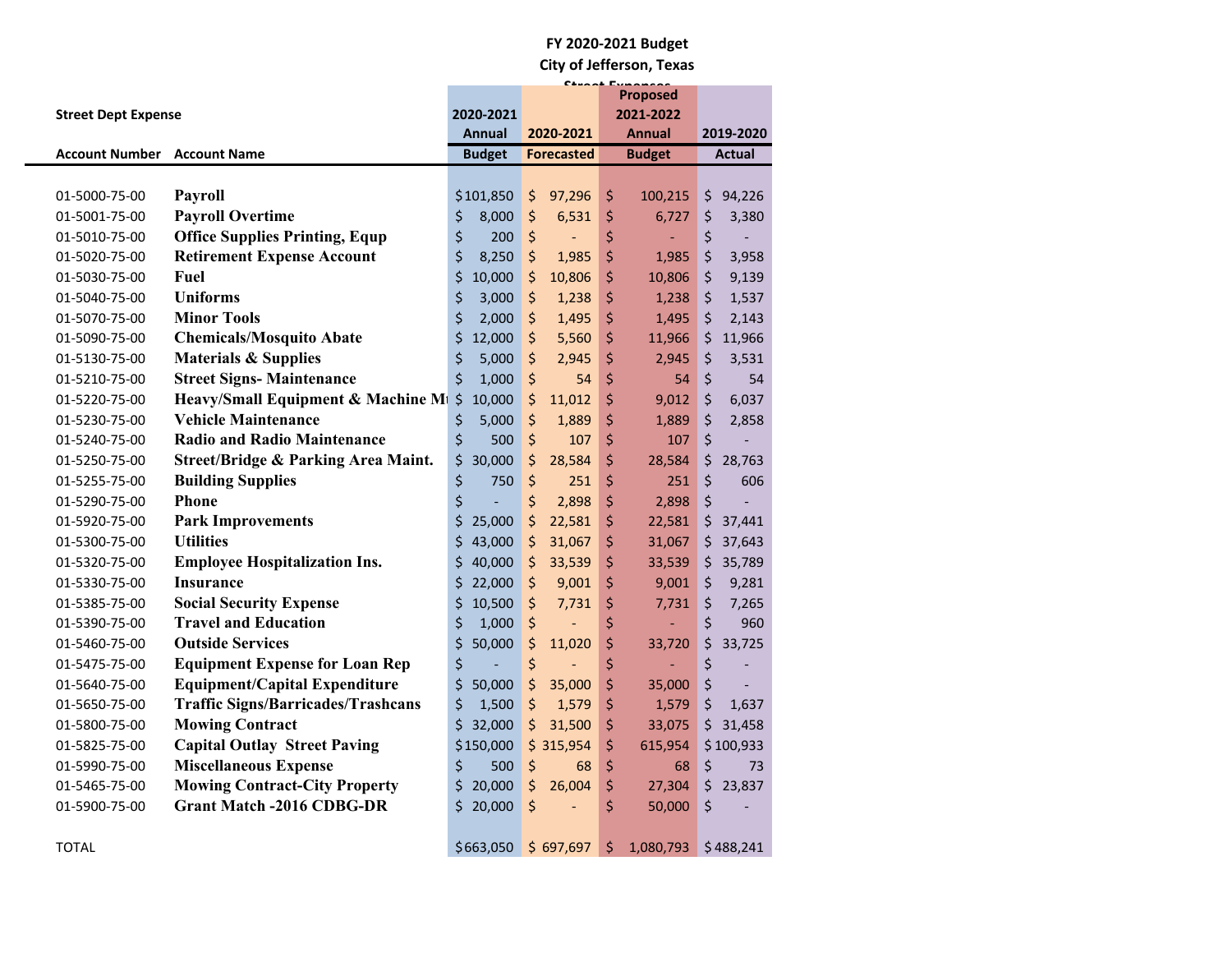|                                  |                                    |                                |                                        | <b>Proposed</b>    |                | ion Revenue |
|----------------------------------|------------------------------------|--------------------------------|----------------------------------------|--------------------|----------------|-------------|
| <b>Visitor Promotion Revenue</b> |                                    | 2020-2021                      |                                        | 2021-2022          |                |             |
|                                  |                                    | Annual                         | 2020-2021                              | Annual             | 2019-2020      |             |
| <b>Account Number</b>            | <b>Account Name</b>                | <b>Budget</b>                  | Forecasted                             | <b>Budget</b>      | Actual         |             |
|                                  |                                    |                                |                                        |                    |                |             |
| 11-4110-00-00                    | <b>Hotel/Motel Occupancy Tax</b>   | \$135,000                      | \$180,429                              | \$210,000          | \$116,841      |             |
| 11-4401-00-00                    | <b>Interest Income</b>             | \$<br>400                      | $\vert$ \$<br>57                       | $\mathsf{S}$<br>57 | \$<br>483      |             |
| 11-4450-00-00                    | <b>Revenue From Visitor Center</b> | \$<br>$(7,275)$ \$             | ٠                                      | \$<br>÷            | \$<br>(7, 275) |             |
|                                  | <b>Business Promotion</b>          | \$<br>$\overline{\phantom{a}}$ | $\vert$ \$<br>$\overline{\phantom{a}}$ | \$                 | \$             |             |
|                                  |                                    |                                |                                        |                    |                |             |
|                                  |                                    |                                |                                        |                    |                |             |
|                                  |                                    | \$128,125                      | \$180,486                              | \$210,057          | \$110,049      |             |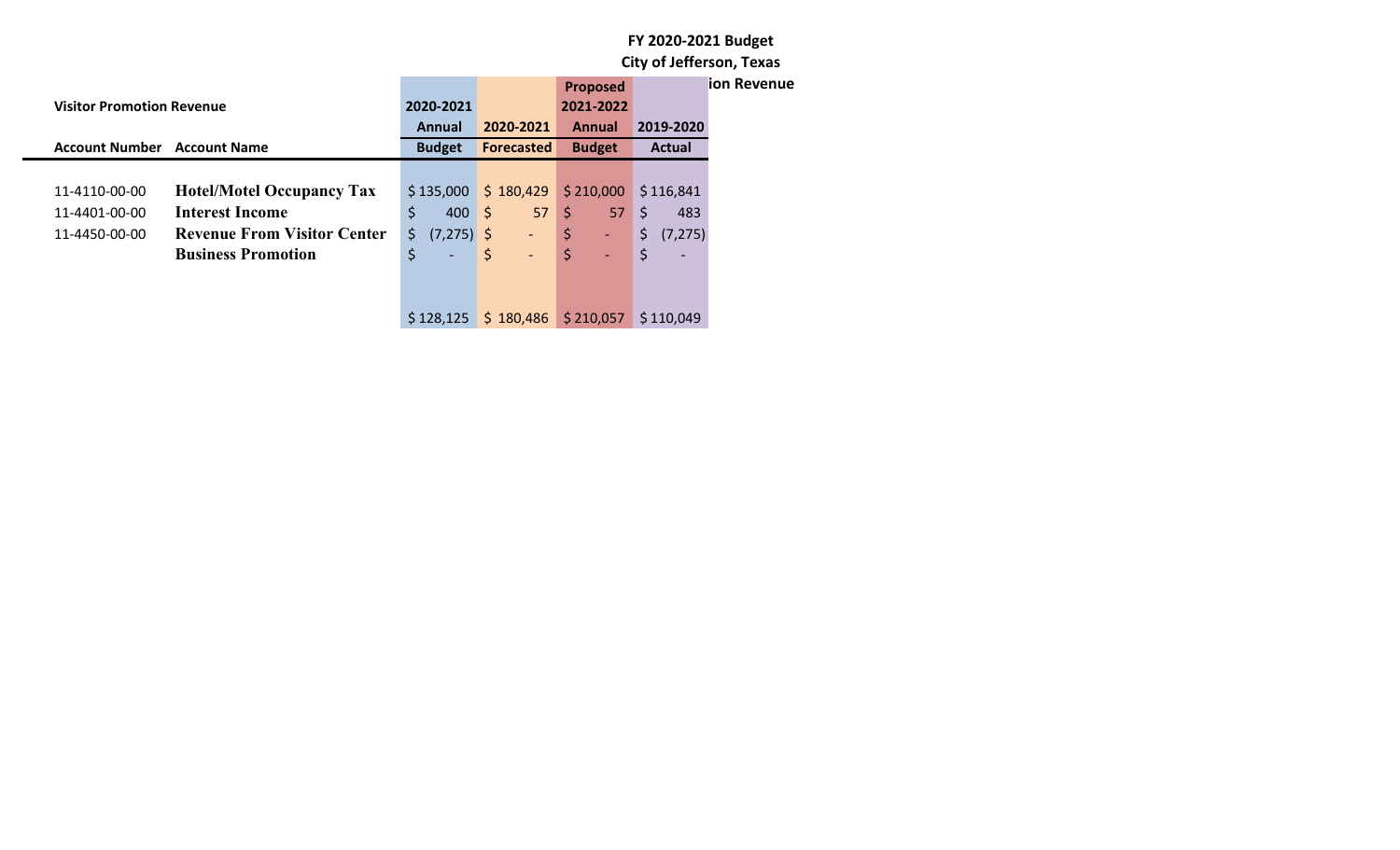|                                    |                                            |                                |                                |                          |               | <b>Proposed</b> |                      |               | <b>kpenses</b> |
|------------------------------------|--------------------------------------------|--------------------------------|--------------------------------|--------------------------|---------------|-----------------|----------------------|---------------|----------------|
| <b>Visitor Promotion Expense</b>   |                                            | 2020-2021                      |                                |                          |               | 2021-2022       |                      |               |                |
|                                    |                                            | <b>Annual</b>                  |                                | 2020-2021                |               | <b>Annual</b>   |                      | 2019-2020     |                |
| <b>Account Number Account Name</b> |                                            | <b>Budget</b>                  |                                | <b>Forecasted</b>        | <b>Budget</b> |                 |                      | <b>Actual</b> |                |
|                                    |                                            |                                |                                |                          |               |                 |                      |               |                |
| 11-5000-00-00                      | <b>Payroll</b>                             | \$<br>20,000                   | $\zeta$                        | 16,555                   | \$            | 20,000          | $\zeta$              | 11,538        |                |
| 11-5010-00-00                      | <b>Office Supplies &amp; Printing</b>      | \$<br>600                      | $\zeta$                        | 437                      | \$            | 700             | $\zeta$              | 457           |                |
| 11-5011-00-00                      | Postage                                    | \$<br>500                      | \$                             | 886                      | \$            | 1,000           | \$                   | 47            |                |
| 11-5020-00-00                      | <b>Retirement Expense Account</b>          | \$<br>$\overline{\phantom{a}}$ | \$                             | $\overline{\phantom{a}}$ | \$            |                 | \$                   |               |                |
| 11-5120-00-00                      | <b>Visitor Center Overhead</b>             | \$<br>$\overline{\phantom{a}}$ | \$                             | $\overline{\phantom{a}}$ | \$            |                 | \$                   |               |                |
| 11-5250-00-00                      | <b>Building Maintenance</b>                | \$<br>$\overline{\phantom{a}}$ | $\boldsymbol{\dot{\varsigma}}$ | 18                       | \$            | $\mathbf 0$     | \$                   | 18            |                |
| 11-5255-00-00                      | <b>Building Supplies</b>                   | \$                             | $\boldsymbol{\dot{\varsigma}}$ |                          | \$            |                 | \$                   |               |                |
| 11-5290-00-00                      | <b>Phone/Internet</b>                      | \$<br>2,500                    | \$                             | 2,798                    | \$            | 2,300           | \$                   | 2,820         |                |
| 11-5300-00-00                      | <b>Utilities/Rent</b>                      | \$                             | \$                             | $\overline{\phantom{a}}$ | \$            |                 | \$                   |               |                |
| 11-5320-00-00                      | <b>Employee Hospitalization Ins.</b>       | \$                             | \$                             | $\overline{\phantom{a}}$ | \$            |                 | \$                   |               |                |
| 11-5330-00-00                      | <b>Insurance</b>                           | \$<br>1,500                    | \$                             | 329                      | \$            | 800             | \$                   | 1,338         |                |
| 11-5350-00-00                      | <b>Advertising and Publication</b>         | \$101,000                      | $\zeta$                        | 91,836                   |               | \$160,000       | \$                   | 84,400        |                |
| 11-5370-00-00                      | <b>Membership Dues &amp; Subscriptions</b> | \$<br>6,100                    | $\zeta$                        | 5,300                    | \$            | 7,000           | \$                   | 11,780        |                |
| 11-5385-00-00                      | <b>Social Security Expense</b>             | \$<br>1,700                    | $\zeta$                        | 1,075                    | \$            | 1,500           | $\zeta$              | 883           |                |
| 11-5390-00-00                      | <b>Travel and Education</b>                | \$                             | \$                             | $\overline{\phantom{a}}$ | \$            | 1,000           | $\zeta$              |               |                |
| 11-5400-00-00                      | <b>Chamber Contract Service</b>            | \$                             | \$                             |                          | \$            |                 | $\boldsymbol{\zeta}$ |               |                |
| 11-5160-00-00                      | Muniservice                                | \$<br>3,100                    | \$                             | 4,565                    | \$            | 4,000           | $\zeta$              | 3,960         |                |
|                                    | <b>Music Friendly Program</b>              | \$                             | \$                             | $\overline{\phantom{a}}$ | \$            | 1,700           | \$                   |               |                |
|                                    | <b>New Events Program</b>                  | \$<br>$\overline{\phantom{a}}$ | \$                             | $\overline{\phantom{a}}$ | \$            | 5,000           | $\zeta$              |               |                |
|                                    | <b>Contingency Programs</b>                | \$                             | \$                             | 2,000                    | \$            | 5,000           | $\zeta$              |               |                |
| <b>TOTAL</b>                       |                                            |                                |                                |                          |               |                 |                      |               |                |
|                                    |                                            | \$137,000                      |                                | \$125,799                |               | \$210,000       |                      | \$117,241     |                |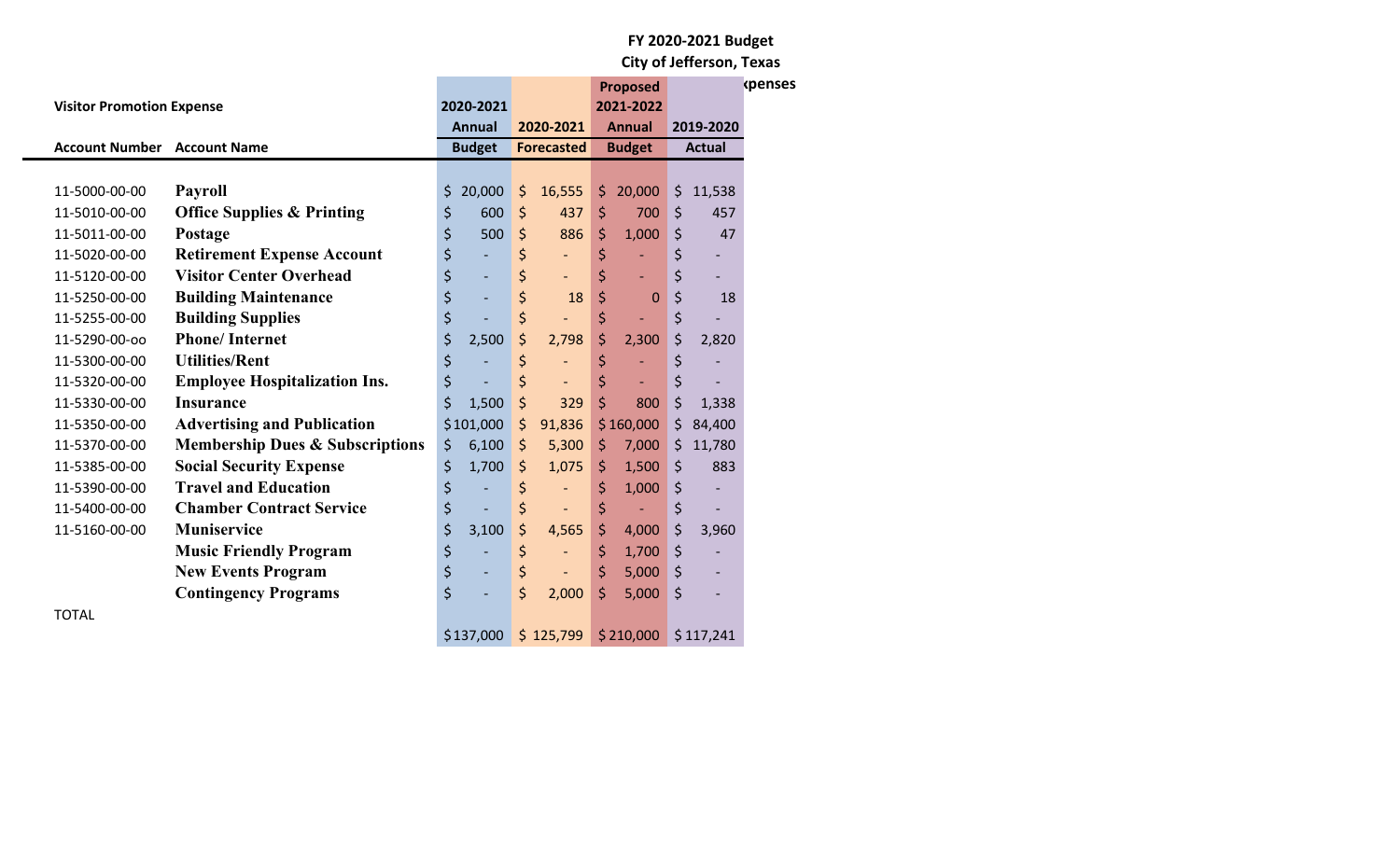|                            |                                          |           |               |                    |                   |                    | <b>Proposed</b> |    |               |  |
|----------------------------|------------------------------------------|-----------|---------------|--------------------|-------------------|--------------------|-----------------|----|---------------|--|
| <b>Water-Sewer Revenue</b> |                                          | 2020-2021 |               |                    |                   | 2021-2022          |                 |    |               |  |
|                            |                                          |           | <b>Annual</b> |                    | 2020-2021         | Annual             |                 |    | 2019-2020     |  |
| <b>Account Number</b>      | <b>Account Name</b>                      |           | <b>Budget</b> |                    | <b>Forecasted</b> | <b>Budget</b>      |                 |    | <b>Actual</b> |  |
|                            |                                          |           |               |                    |                   |                    |                 |    |               |  |
| 17-4010-00-00              | <b>Water Service Revenue</b>             | \$        | 819,805       | $\mathsf{\hat{S}}$ | 787,324           | S.                 | 787,324         | S. | 753,982       |  |
| 17-4030-00-00              | <b>Sewer Service Revenue</b>             | \$        | 586,202       | \$                 | 549,796           | $\mathsf{\hat{S}}$ | 549,796         | S. | 517,722       |  |
| 17-4070-00-00              | <b>Water Tap Revenue</b>                 | \$        | 5,000         | \$.                | 3,800             | $\mathsf{S}$       | 3,800           | \$ | 9,850         |  |
| 17-4090-00-00              | <b>Sewer Tap Revenue</b>                 | \$        | 4,000         | S                  | 5,800             | \$                 | 5,800           | \$ | 8,200         |  |
| 17-4110-00-00              | <b>Penalty Charges for Late Payments</b> | \$        | 35,000        | \$                 | 27,238            | $\zeta$            | 32,238          | S. | 28,854        |  |
| 174390-00-00               | <b>Miscellaneous Revenue</b>             | \$        | 50,000        | \$                 | 38,155            | \$                 | 38,155          | \$ | 43,080        |  |
| 17-4401-00-00              | Interest as Income                       | \$        | 2,000         | \$.                | 211               | \$                 | 211             | S. | 2,700         |  |
| 17-4410-00-00              | <b>NETMWD Revenue</b>                    | \$        | 45,000        | \$                 | 52,838            | \$                 | 52,838          | \$ | 50,210        |  |
|                            |                                          |           |               |                    |                   |                    |                 |    |               |  |
|                            |                                          |           |               |                    |                   |                    |                 |    |               |  |
|                            |                                          | \$.       | 1,547,007     |                    | \$1,465,162       | $\mathsf{S}$       | 1,470,162       |    | \$1,414,597   |  |